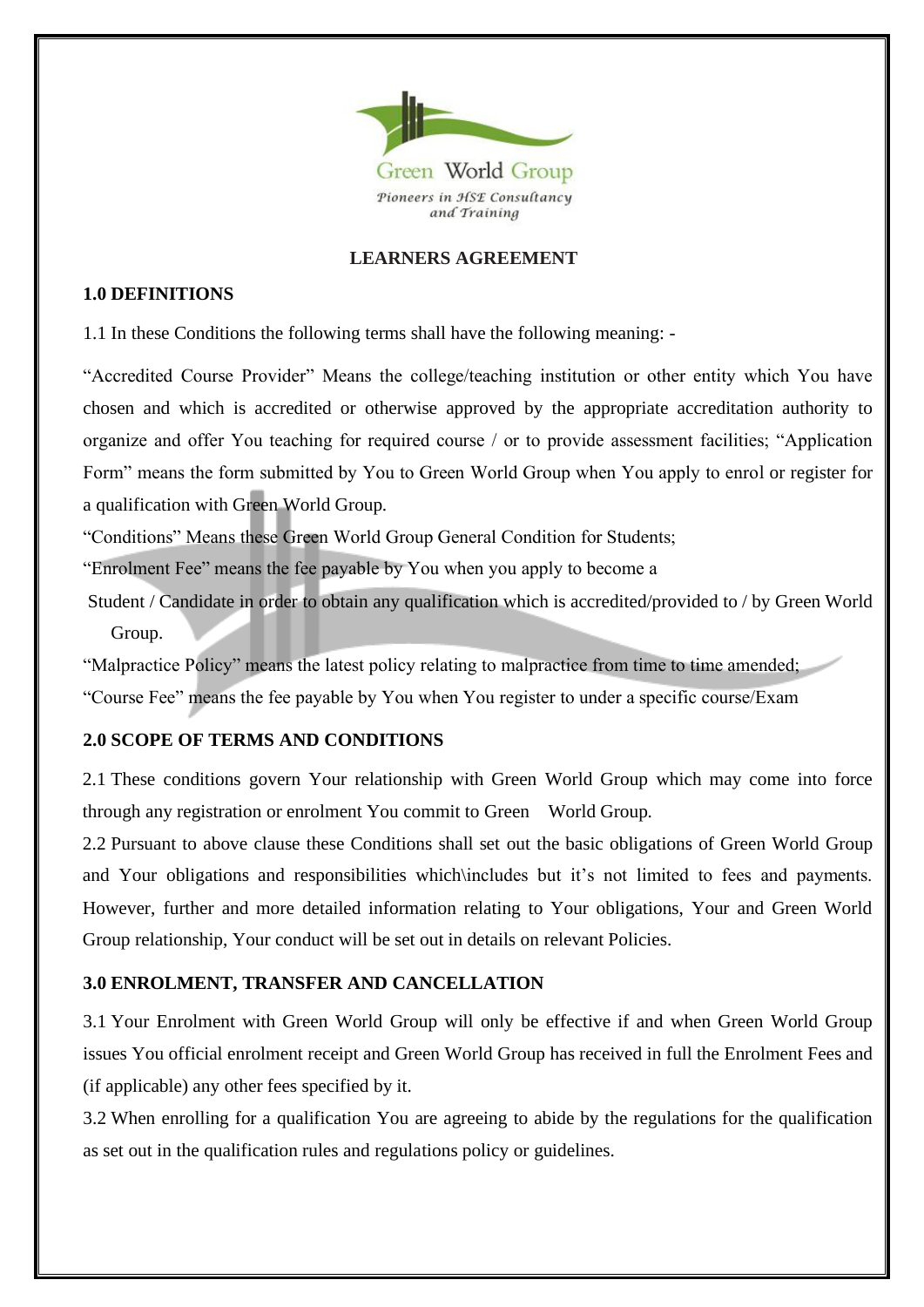3.3 Any student who wishes to be transferred from other institution to Green World Group should produce valid reason for the transfer along with any official documents (hall tickets/receipts).

3.4 Enrolment will only be confirmed when the transfer is done to Green World Group by the Accreditation body.

3.5 Green World Group will not be liable for any pending fees/fines related to previous institute or Accreditation body and the student must take responsibility of the same.

3.6 It is the students responsibility to confirm the entries made in the enrolment form and Green World Group is not liable for any incorrect entries made by you in the enrolment form. A photo ID proof has to be submitted along with the enrolment form at the time of enrolment with Green World Group.

3.7 Cancellation of the registration for any course could only be done before the official registration with the Accreditation body. In that case a refund of 50% of the total fees will be refunded, provided you apply cancellation on prior to the commencement of the training.

3.8 For any cancellation after the registration with Accreditation Body, the registration fees / administration fees and any other charges applicable will be deducted.

3.9 Transfer of fees from once course to other course or dates will only be considered on time to time basis based on the date, availability of seats in the course. Registration fees with the accreditation body are not transferable to alternative examinations or later examination sittings, or between candidates.

3.10 Any applicable registration fees for the new dates / course has to be paid by You.

3.11 Green World Group has the right to cancel the course due to any unavoidable situation or any unforeseen circumstances; however Green World Group will re-schedule the course and will inform to all students in much advance as far as reasonably practicable.

#### **4.0 PAYMENT OF FEES**

4.1 You are liable to pay all fees associated with a course before the exam date without any fail. Green World Group reserves the right to not allow You to attend the exam if any fees are pending.

4.2 30% of the total fees have to be paid at the time for enrolment with green world group otherwise enrolment will not be processed and not permitted to sit in the training. 80% of the total fees has to be paid at the time of registration with the relevant Accreditation body else your registration with Accreditation body will not be processed. Green world group reserves the right to change the above payment schedule based on the location/course type and course schedule.

4.3 100% of the payment including applicable taxes to be completed before examination day.

### **5.0 GREEN WORLD GROUP LIABILITY.**

5.1 Green World Group expressly excludes liability for;

5.2 Any loss or damage to Your property unless caused by the negligence of Green World Group or its employees;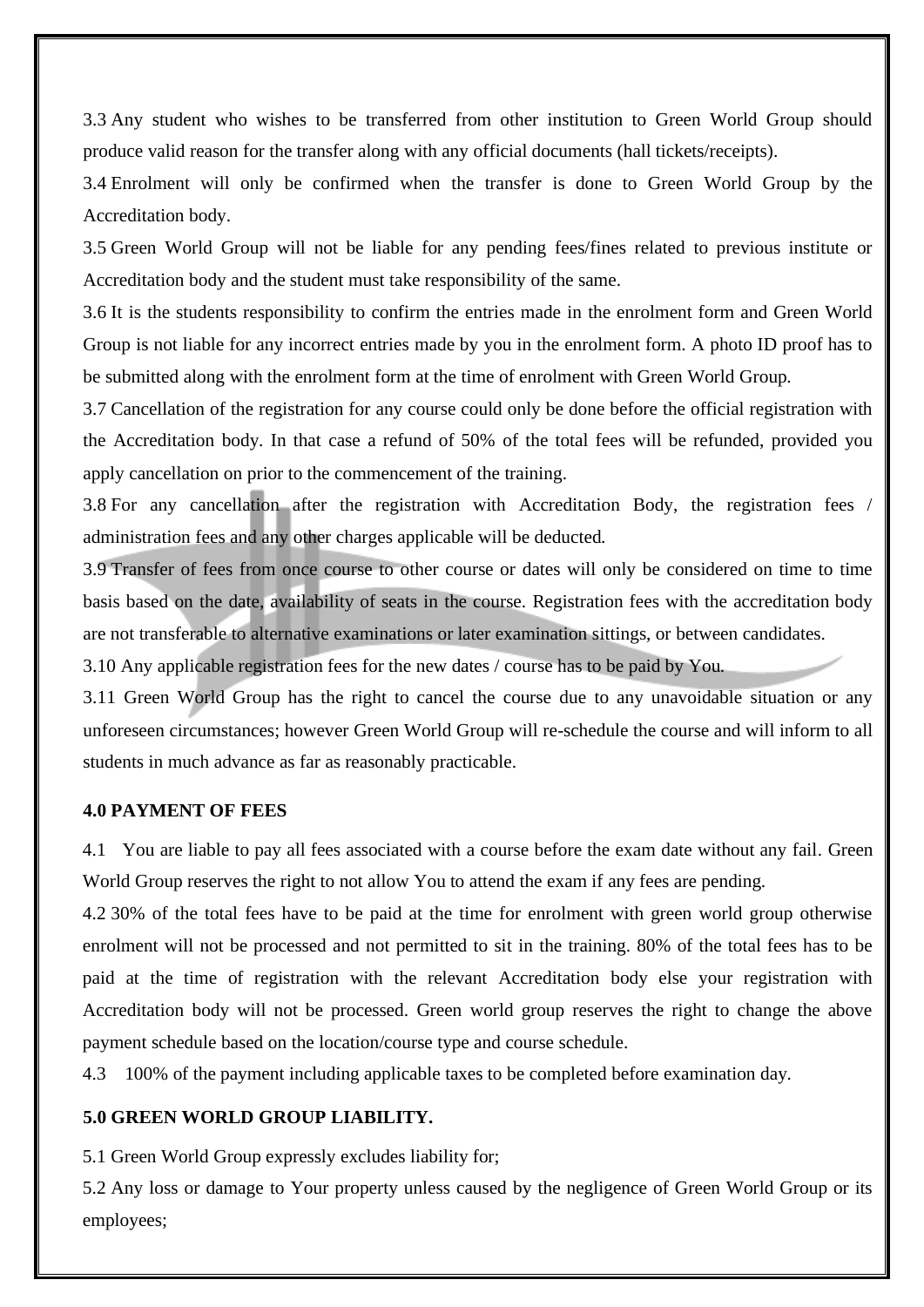5.3 Any loss of profit, loss of earnings, of opportunity or loss of living expenses or any indirect loss suffered by You or due to any other actor omission or negligence of Green World Group of its employees or agents.

5.4 Nothing in this conditions shall operate to exclude Green World Group's liability of Fraud or for death or personnel injury due to its negligence.

5.5 Neither You nor Green World Group shall have any liability to each other for any failure or delay in the performance of obligations due to any cause beyond the relevant Party's reason able control.

5.6 Green World Group have no liability to You should its website be unavailable to access at any time or fails to perform within usual parameters or at all.

Green World Group does not guarantee that its website is free from virus and will be uninterrupted or error free.

# **6.0 TERMINATION**

Green World Group may terminate Your enrolment or registration at any time by written notice if:-

6.1 You breach these Conditions or any terms and conditions contained in any letter confirming your enrolment or any documents or Policies issued by Green World Group at any time; or

6.2 You fail to pay any fees due to Green World Group or

6.3 It is discovered that You have provided Green World Group through agents or otherwise with any false or misleading information; or

6.4 You do not meet all the administrative or academic requirements specified in the Guides issued by Green World Group; or

6.5 You are involved any malpractice pursuant to Accredited Course Provider's Malpractice Policy.

# **7.0 VERBAL OR PHYSICAL ABUSE**

7.1 Green World Group will not tolerate verbal or physical abuse of its employees or agents. Any such incident of abuse may lead to a) restriction of communication with You to specified means e.g. via letter or email only or b) in case with Green World Group, at its sole discretion, considers to be serious or in repeated cases of physical or verbal abuse, termination of enrolment and / or registration with Green World Group, and / or exclusion from future enrolment or registration with Green World Group.

# **8.0 DATA PROTECTION**

8.1 Green World Group will hold personal information about You an will use the information as follows:- 8.2 To process Your applications to Green World Group and administer Your enrolment and registration for relevant Accreditation Body Assessments;